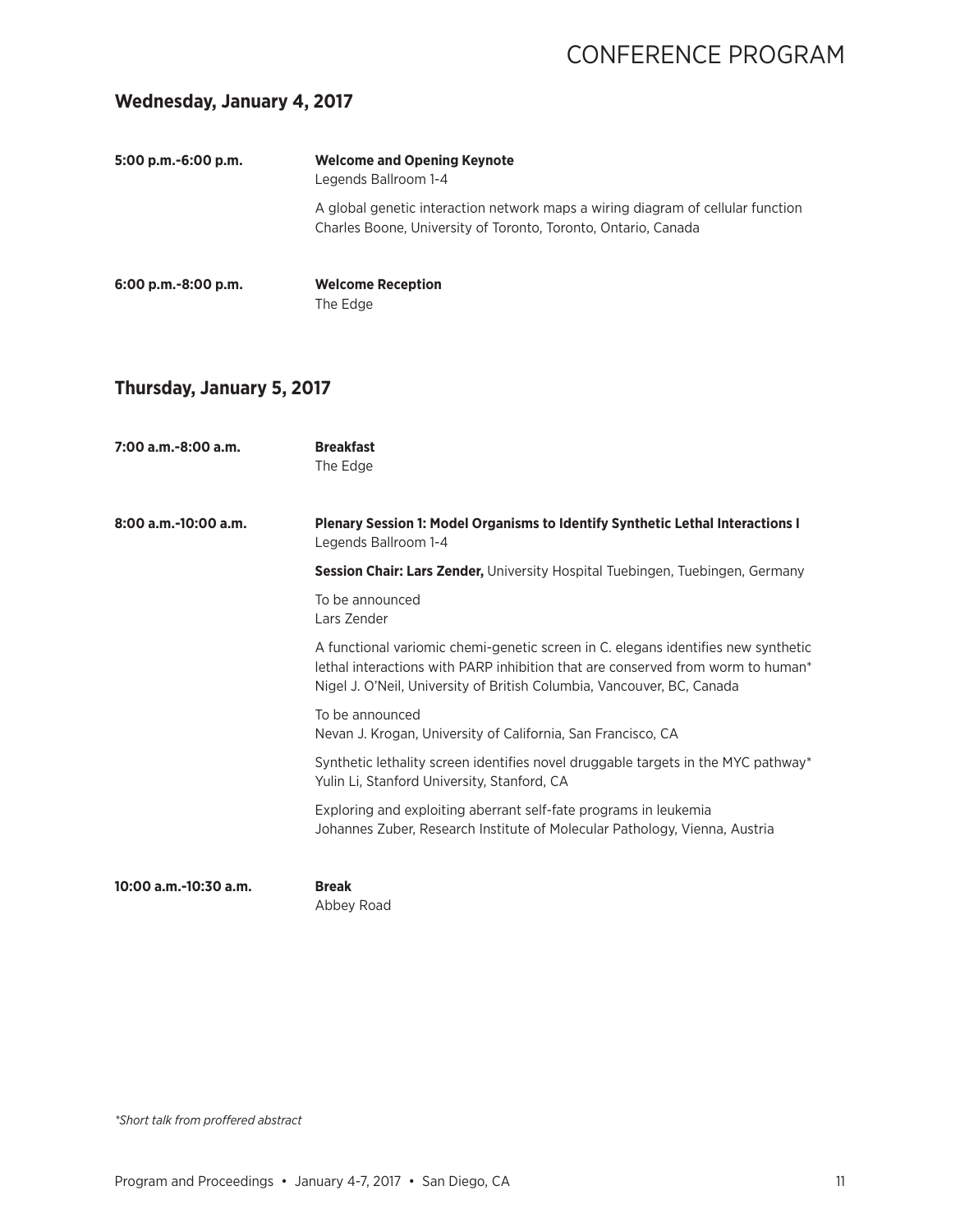| 10:30 a.m.-12:30 p.m. | <b>Plenary Session 2: New Technology &amp; Bioinformatics I</b><br>Legends Ballroom 1-4                                                                                                                                                                          |
|-----------------------|------------------------------------------------------------------------------------------------------------------------------------------------------------------------------------------------------------------------------------------------------------------|
|                       | Session Chair: Stephane Angers, University of Toronto, Toronto, Ontario, Canada                                                                                                                                                                                  |
|                       | Massively parallel search for synthetic lethal vulnerabilities using CRISPRi and CRISPRa<br>Jonathan Weissman, University of California, San Francisco, CA                                                                                                       |
|                       | Linking AP/MS-driven protein-protein interaction networks and combination CRISPR/<br>sgRNA screens defines new Kras effectors and target candidates for non-small cell<br>lung cancer*<br>Peter K. Jackson, Stanford University School of Medicine, Stanford, CA |
|                       | Leveraging genome-wide CRISPR screens and synthetic lethal interactions for novel<br>cancer therapeutics<br><b>Stephane Angers</b>                                                                                                                               |
|                       | A CRISPR-based genetic interaction map identifies synergistic drug combinations<br>for cancer*<br>Kyuho Han, Stanford University, Stanford, CA                                                                                                                   |
|                       | Defining, optimizing, and altering the specificities of CRISPR-Cas nucleases<br>J. Keith Joung, Massachusetts General Hospital, Harvard Medical School,<br>Charlestown, MA                                                                                       |
| 12:30 p.m.-2:30 p.m.  | Lunch on own                                                                                                                                                                                                                                                     |
|                       |                                                                                                                                                                                                                                                                  |
| 2:30 p.m.-4:30 p.m.   | <b>Plenary Session 3: Finding Synthetic Lethal Interactions through Functional</b><br><b>Genomics I</b><br>Legends Ballroom 1-4                                                                                                                                  |
|                       | Session Chair: René Bernards, Netherlands Cancer Institute, Amsterdam,<br>The Netherlands                                                                                                                                                                        |
|                       | Systematic interrogation of cancer dependencies<br>William C. Hahn, Dana-Farber Cancer Institute, Boston, MA                                                                                                                                                     |
|                       | CRISPR pooled screening of hundreds of cancer cell lines identifies differential<br>dependencies on epigenetic pathways and synthetic lethal relationships*<br>Alexandra R. Grassian, Epizyme, Inc., Cambridge, MA                                               |
|                       | Genome-wide CRISPR screens illuminate lymphoma pathogenesis and therapeutic<br>resistance<br>Louis M. Staudt, National Cancer Institute, Bethesda, MD                                                                                                            |
|                       | CRISPR screens identified drivers of endocrine resistance and synthetic lethal<br>vulnerabilities in breast cancer*<br>Wei Li, Dana-Farber Cancer Institute, Boston, MA                                                                                          |
|                       | Finding vulnerabilities of drug resistant cancers<br>René Bernards                                                                                                                                                                                               |

*\*Short talk from proffered abstract*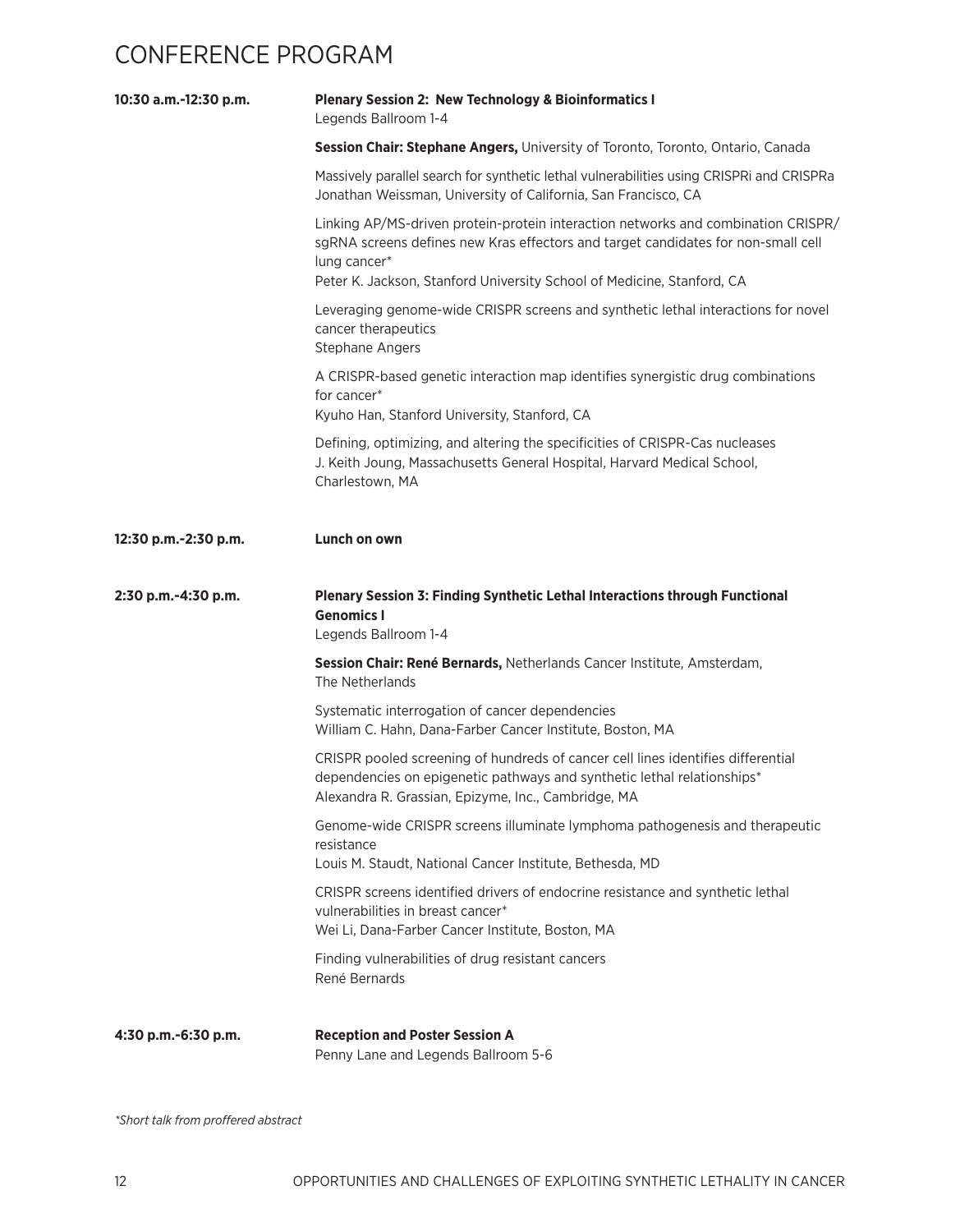#### **Friday, January 6, 2017**

| 7:00 a.m.-8:00 a.m.   | <b>Breakfast</b><br>The Edge                                                                                                                                                        |
|-----------------------|-------------------------------------------------------------------------------------------------------------------------------------------------------------------------------------|
| 8:00 a.m.-10:00 a.m.  | Plenary Session 4: Model Organisms to Identify Synthetic Lethal Interactions II<br>Legends Ballroom 1-4                                                                             |
|                       | Session Chair: Alejandro Sweet-Cordero, University of California, San Francisco, CA                                                                                                 |
|                       | Combinatorial screens in Drosophila cells<br>Norbert Perrimon, Harvard Medical School, Boston, MA                                                                                   |
|                       | Collateral sensitivity in chemotherapy resistance*<br>Simona Dalin, Massachusetts Institute of Technology, Cambridge, MA                                                            |
|                       | Widespread rewiring of genetic interaction networks upon cancer pathway activation<br>Michael Boutros, German Cancer Research Center, Heidelberg, Germany                           |
|                       | Combinatorial CRISPR-Cas9 reveals many cancer synthetic lethal interactions are<br>private to cell type*<br>John Paul Shen, University of California San Diego, La Jolla, CA        |
|                       | A novel KRAS specific vulnerability in the nutrient stress response<br>Alejandro Sweet-Cordero                                                                                      |
| 10:00 a.m.-10:30 a.m. | <b>Break</b><br>Abbey Road                                                                                                                                                          |
| 10:30 a.m.-12:30 p.m. | <b>Plenary Session 5: New Technology &amp; Bioinformatics II</b><br>Legends Ballroom 1-4                                                                                            |
|                       | Session Chair: Trey Ideker, University of California San Diego, La Jolla, CA                                                                                                        |
|                       | Understanding the complex biology of KRAS mutant cancers using genetic screens<br>Tina Ling Yuan, Novartis Institutes for Biomedical Research, Cambridge, MA                        |
|                       | Harnessing synthetic lethality to predict clinical outcomes of cancer treatment*<br>Joo Sang Lee, University of Maryland, College Park, MD                                          |
|                       | Genetic screens to study cancer<br>David M. Sabatini, MIT Whitehead Institute for Biomedical Research, Cambridge, MA                                                                |
|                       | ScreenBEAM: A novel meta-analysis algorithm for functional genomics screens via<br>bayesian hierarchical modeling*<br>Jiyang Yu, St. Jude Children's Research Hospital, Memphis, TN |
|                       |                                                                                                                                                                                     |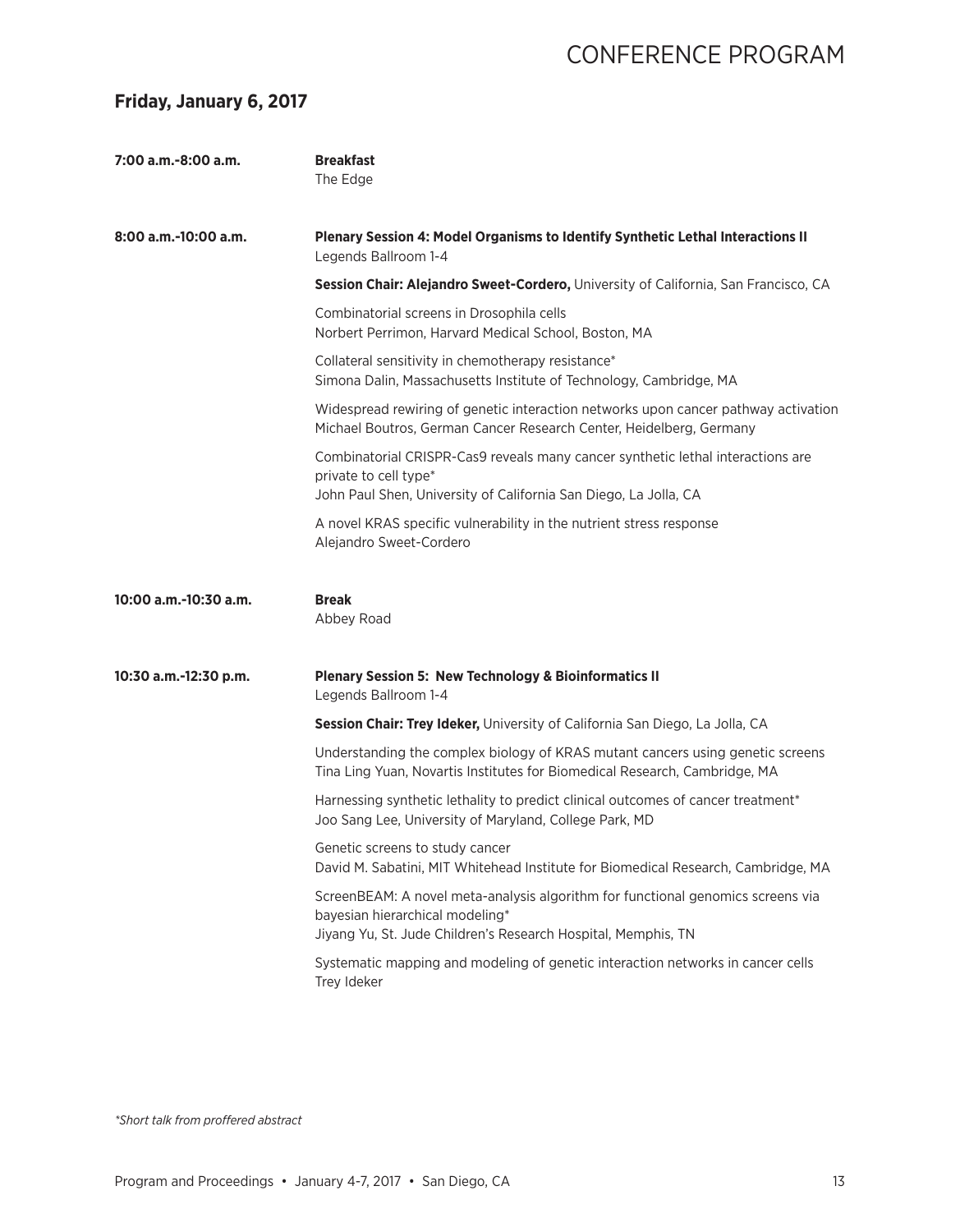| 12:30 p.m.-2:30 p.m. | <b>Lunch and Poster Session B</b><br>The Edge and Legends Ballroom 5-6                                                                                                                                             |
|----------------------|--------------------------------------------------------------------------------------------------------------------------------------------------------------------------------------------------------------------|
| 2:30 p.m.-5:00 p.m.  | Plenary Session 6: Finding Synthetic Lethal Interactions through Functional<br><b>Genomics II</b><br>Legends Ballroom 1-4                                                                                          |
|                      | Session Chair: Angelique Whitehurst, UT Southwestern Simmons Comprehensive<br>Cancer Center, Dallas, TX                                                                                                            |
|                      | Synthetic-lethal strategies for MYC-driven cancers<br>Andrei Goga, University of California, San Francisco, CA                                                                                                     |
|                      | MCL1-dependent triple-negative breast cancers are exquisitely sensitive to<br>concomitant inhibition of proteasome and RNA splicing functions*<br>Fabio Petrocca, Boston University School of Medicine, Boston, MA |
|                      | Genome-wide in-vivo tumor xenograft CRISPR knockout screening for identifying<br>KRAS mutant synthetic lethal interactions*<br>Edwin H. Yau, University of California San Diego, La Jolla, CA                      |
|                      | Mechanistic participation of cancer testis antigens in tumor initiation and progression<br>Angelique Whitehurst, UT Southwestern Simmons Comprehensive Cancer Center,<br>Dallas, TX                                |
|                      | CRISPRI screening with targeted therapeutics classifies functional long non-coding<br>RNAs in DLBCL*<br>Daniel E. Webster, National Cancer Institute, Bethesda, MD                                                 |
|                      | MEK inhibitors block growth of Ataxia Telangiectasia Mutated (ATM) mutant lung<br>tumors*<br>Ferran Fece de la Cruz, Ludwig Institute for Cancer Research, University of Oxford,<br>Oxford, United Kingdom         |
|                      | Exploiting genetic deficiencies in cancer therapy<br>Alan Ashworth, UCSF Helen Diller Family Comprehensive Cancer Center,<br>San Francisco, CA                                                                     |
| 5:00 p.m.            | <b>Evening off</b>                                                                                                                                                                                                 |

### **Saturday, January 7, 2017**

**7:00 a.m.-8:00 a.m. Breakfast**

The Edge

*\*Short talk from proffered abstract*